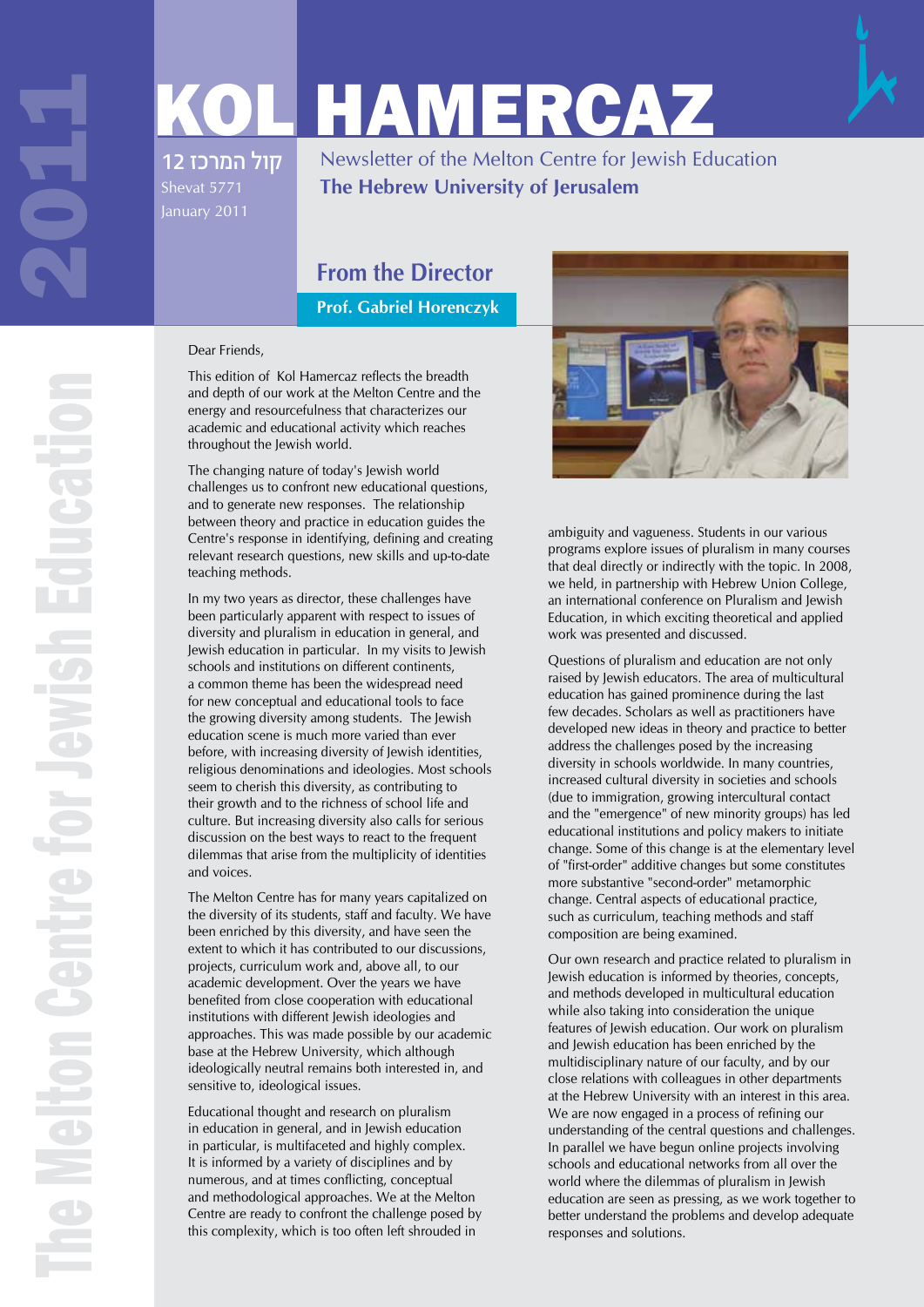### **The State of Modern Hebrew in the Diaspora**

#### **Dr. Nava Nevo**

Long noted for the unique phenomenon of its evolution as a revived language, Hebrew today continues to undergo considerable changes. The place of Modern Hebrew in the Diaspora brings forth essential issues, questions and dilemmas. The answers, though at times controversial, reflect the challenges facing Jewish communities worldwide.

While Hebrew in Israel has a clear status as a first language for native speakers, as a second language for immigrants and minority groups, or as a foreign language for foreign students and tourists in educational settings, Hebrew in the Diaspora cannot be easily categorized. It is certainly not a first language, but it maintains characteristics of both a foreign and a second language. It is a foreign language in that it is not used in the speaker's macro surrounding. It is a second language in that it is used in his/her Jewish environment, such as the synagogue, in Jewish ceremonies, at times in summer camps etc. and it is associated with Jewish cultural identity and heritage, with Jews as a people, and with the State of Israel.

Historically, Hebrew was perceived as a crucial and obvious part of Diaspora Jewish identity. Today, research, as well as discussions with Hebrew teachers, school principals and communal leaders point to a decline in the status of Hebrew. Hebrew has not become the lingua franca of Jews around the world as might have been expected of a language that has the ability to serve as a bridge between Jews everywhere. Today we encounter Jews for whom Hebrew is not necessarily a crucial element of being Jewish. Many institutions do not place the study of Hebrew high among their priorities, and in many cases Day Schools have decreased the number of Hebrew classes and given students the choice between Hebrew and other more "practical" subjects in their last two years of study. There is an increasing tendency to study classical texts in translation into the vernacular, and supplementary schools (once called "Hebrew Schools") often teach only phonetic reading with no emphasis on comprehension. A salient example of the current status of Hebrew is Argentina, which in the past served as a model in this area. Today, the number of Hebrew classes there has decreased in favor of the English language, and Jewish subjects are now taught in Spanish or in English.

There are several reasons for the decline of Hebrew in the Diaspora today, including: a weakening of Zionist ideology and of the hegemony of the Hebrew language in Israel; a change in Israel-Diaspora relations; the rise in the status of English as a prestigious universal language as opposed to Hebrew, a language spoken mainly in Israel; easy access to Jewish texts through translation and increased

opportunities to become familiar with Israeli culture and current events through the internet in English; the lack of professional human resources for the teaching of Hebrew; a desire to integrate socially, culturally and economically into the majority society; and a leadership crisis in coping with these new trends.

The main problem concerning the study of Hebrew in the Diaspora lies in the modern communicative aspect of the language. Both students and their parents are often heard complaining that after 12 years of learning Hebrew, students should be able to speak the language with relative fluency. Among their suggestions for change, one repeated often, concerns communicative Hebrew: "More skills in being able to communicate are needed", "further emphasis should be placed on additional 'street Hebrew', modern conversational skills on a daily basis", "[Hebrew instruction] is not successful" and therefore it is "a poor investment of precious time". (Quoted from questionnaires administered as part of an assessment project conducted by the Melton Centre of the Hebrew University 1989-2000 and from Rodman's study on modern Hebrew, 2003)1 If this is the situation in Day Schools, it is even more so in Supplementary Schools.

In light of the above, a crucial question arises: Why teach modern communicative Hebrew at all? Would it be more worthwhile to assign Hebrew classes to classical Hebrew and to enable students to read and understand classical Jewish texts as well as to be more readily prepared for their Bar/Bat Mitzvah or to be active participants in their synagogues? I believe that the more one is familiar with Modern Hebrew, the more it may assist in understanding classical texts. I also share Matt Kahn's view ("The Dilemma of Hebrew in Jewish Education" 2008) that although Jews may live without Hebrew, it would not be the same people. And "…if we lack Hebrew… that binds us as Jews, no matter where we reside, we might end up… isolated from each other spiritually", with no common collective memories, cultural norms, and a feeling of belonging and unity, let alone a sense of closeness to Israel and to Israelis as the speakers of Hebrew.

The teaching of Hebrew in the Diaspora faces a number of dilemmas and challenges. One crucial dilemma is whether Hebrew should be taught by native Israeli speakers or by local teachers. The Hebrew of native speakers is fluent and their pronunciation is accurate and natural, but quite often Israeli emigrants (or shlichim emissaries ) serving as Hebrew teachers are untrained as professional teachers in general and as foreign/second language teachers and teachers of Hebrew as a second language in particular. In addition, at times tensions develop

between these teachers and their students or their parents due to their different mentality. Local teachers, on the other hand, share the same mentality, cultural norms and values with students and parents, but their level of Hebrew is often insufficient and needs to be improved.

Another dilemma concerns the language of instruction of Jewish subjects. Should Jewish Studies be taught in Hebrew or in the vernacular? There are different approaches to this dilemma. Those who are in favor of teaching in Hebrew see both the linguistic and cultural advantages of this method, while those who prefer teaching in the vernacular want to make sure that the students understand the text and its meanings. A third approach encourages teachers to read the text in Hebrew and discuss it in the vernacular. Attention should be drawn to two points in this matter. First, the teacher (or school) has to decide if the emphasis is to be put on accuracy of language or on content. Both cannot be achieved simultaneously and one will always be at the expense of the other. Second, the teacher should ask if the given subject is language-based, such as prayer or Bible, or nonlanguage-based, such as Jewish history.

A further dilemma relates to the choice of Hebrew textbooks. What criteria should be used in making these choices? Is it the organizing principle, the linguistic level, the content or the cultural values that the textbook transmits? What about its religious orientation, its relevance to the students' world, or its approach to the teaching of a second/foreign language? Students and parents often argue that the Hebrew textbooks and curricula are irrelevant to students' lives and less attractive than materials used in teaching other languages. To quote one parent: "Some of the textbooks are the ones I used 20 years ago. An injection of enthusiasm is surely needed". It should be noted that in recent years a number of new curricula have been developed

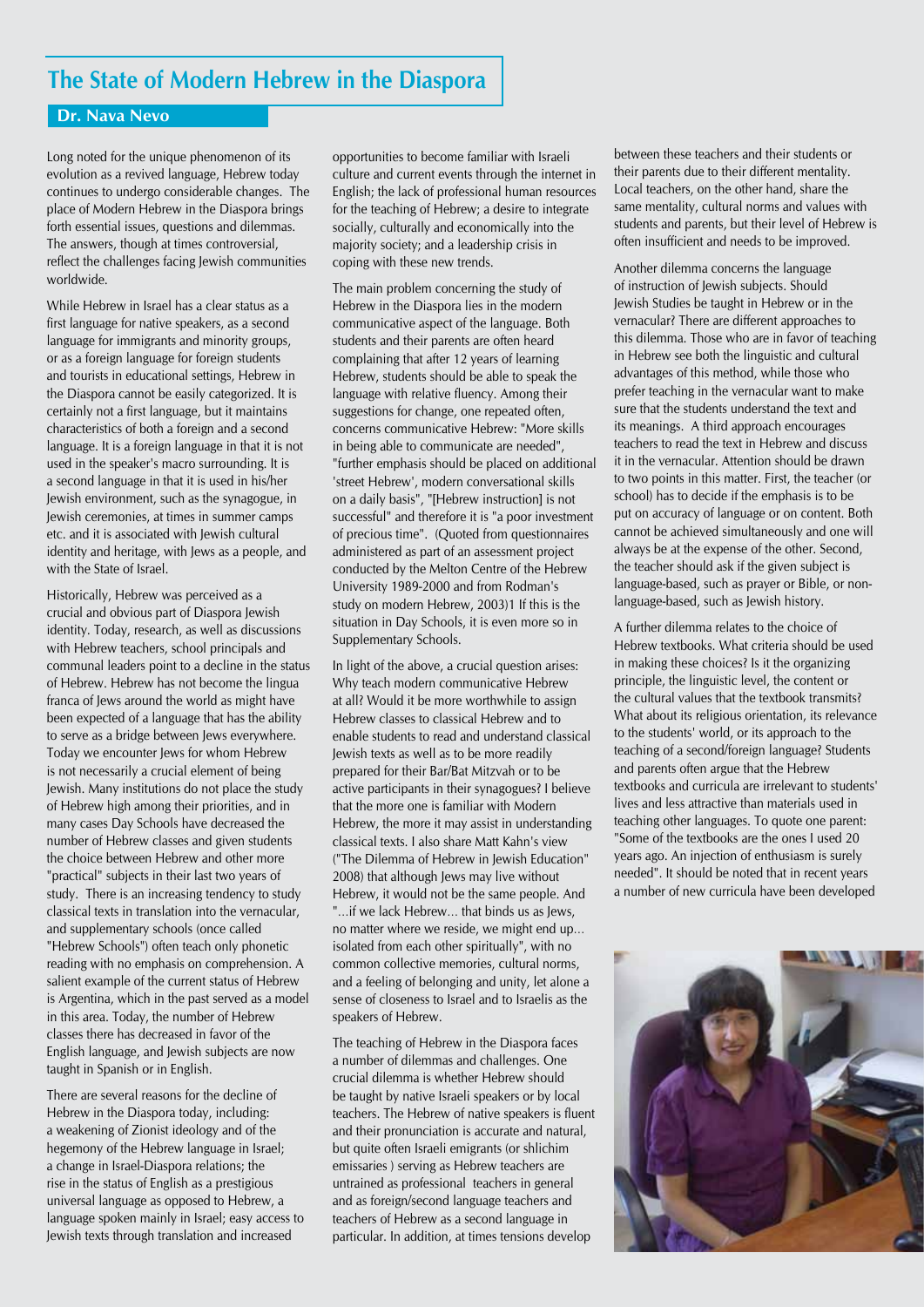that are more culturally adapted and emphasize communicative Hebrew (such as Chalav Udvash for early childhood, Nitzanim for 5-8 year olds, Chaverim Be'Ivrit and Tal Am for Elementary School, Neta for Junior-High and High Schools).

Based on the conception that Hebrew is an important component in Jewish life, I would like to share some thoughts, both on a contextual and on an educational level, about how to improve the state of Hebrew. The agenda of Hebrew in the Diaspora must be brought to the front stage and its place and importance in Jewish Education seriously discussed. In accordance with the special needs and purposes of each community, realistic goals for Hebrew instruction, must be reconsidered and redefined. These should be based on the answer to the question, "why Hebrew at all"? The type of language and the language skills one desires to emphasize should be taken into account and the amount of teaching time allocated for Hebrew needs to be determined. Other considerations include:

- Determining the desired Hebrew profile at the end of each grade level
- Identifying and creating a pool of Hebrew teachers in the community
- Strengthening the command of Hebrew of these local teachers and training them in teaching Hebrew as a second language
- Creating a professional organization to help teachers share ideas, problems and challenges
- Setting up early childhood Hebrew Immersion programs
- Selecting appropriate teaching materials relevant to the students' world by using informed criteria for the analysis of curricula, textbooks, and other materials
- Assessing the impact of the selected programs and materials on students' achievements and attitudes to the study of Hebrew

The limited length of this article allows for only a very brief discussion on the broad topic of the state of Hebrew in the Diaspora. However, I hope that it will contribute to raising awareness of the complexities involved and the challenges facing Jewish educators, community leaders, principals and Hebrew teachers in the Jewish world today.

1 Rodman, P. (2003). Israel and the place of Modern Hebrew in Jewish education worldwide: A consultation about the possibilities for Hebrew language instruction, report submitted to the Research and Development Unit, Department of Jewish Zionist Education, the Jewish Agency: 13-14.)

# **Nava Nevo Honored at Melton Centre Faculty Seminar**

As in past years, Melton Centre faculty and administrative staff formally opened the academic year with an all-day seminar at the University. Gaby Horenczyk, Director, spoke about the challenges facing the Centre, presented his vision and outlined plans for the 2010-11 academic year.

This year the program devoted a session to Hebrew Language Learning, honoring Dr. Nava Nevo, on her retirement. Professor Elana Shohamy of Tel Aviv University delivered a lecture on "Learning, Teaching and Assessment of Hebrew Schools Abroad", an area of interest shared by Nava with whom Prof. Shohamy collaborated for many years. Nava responded to the lecture drawing on her own research and experience in the field.

Following lunch there were informal tributes to Nava's contribution to the work of the Centre as researcher, teacher and valued colleague.



Professor Elana Shohamy, Tel Aviv University

#### **Nava Nevo Starts a New Chapter**

#### **Zeev Mankowitz,** Former Director of the Melton Center

After decades of dedicated, excellent and significant work, our friend and colleague, Dr. Nava Nevo, has retired and is scanning the horizon seeking new challenges for her remarkable talents. At the farewell event held at the beginning of the semester, the Director of the Centre, Professor Gaby Horenczyk made it very clear that while Nava is officially retiring she will be invited to consult on many projects in the coming years.

As the Academic Coordinator of Hebrewlanguage education Nava was a pillar of the Melton Centre and a key member of its senior faculty. Her capacity for serious, sustained and creative work in a demanding area of Jewish education was universally admired and saluted. From early in the day to late in the afternoon Nava was hard at work – planning, writing, organizing, tutoring, teaching and more.

Over the years, Dr. Nevo was instrumental in organizing four international conferences focusing on the teaching of Hebrew in Israel and throughout the Jewish world. She led the development of materials that championed a new approach to teaching Hebrew from pre-k to high school. Nava worked with 18 schools throughout the Jewish world in developing a groundbreaking research-based tool for evaluating achievements in Hebrew teaching. She was

the architect and moving force behind Nitzanim, the innovative Hebrew primer series for early childhood, which achieved great success worldwide. She achieved all this in addition to her wide-ranging courses on the teaching of Hebrew, her empathetic but demanding tutorials and her patient nurturing of the M.A. in Jewish Education offered by the Rothberg International School.

Behind this imposing record of achievement stands a modest, delightful friend who, having registered all the above would waive it aside with a selfdeprecatory expression in Yiddish and then, simply get on with the job.

Derekh tzleikha Nava, fare thee well on the road ahead.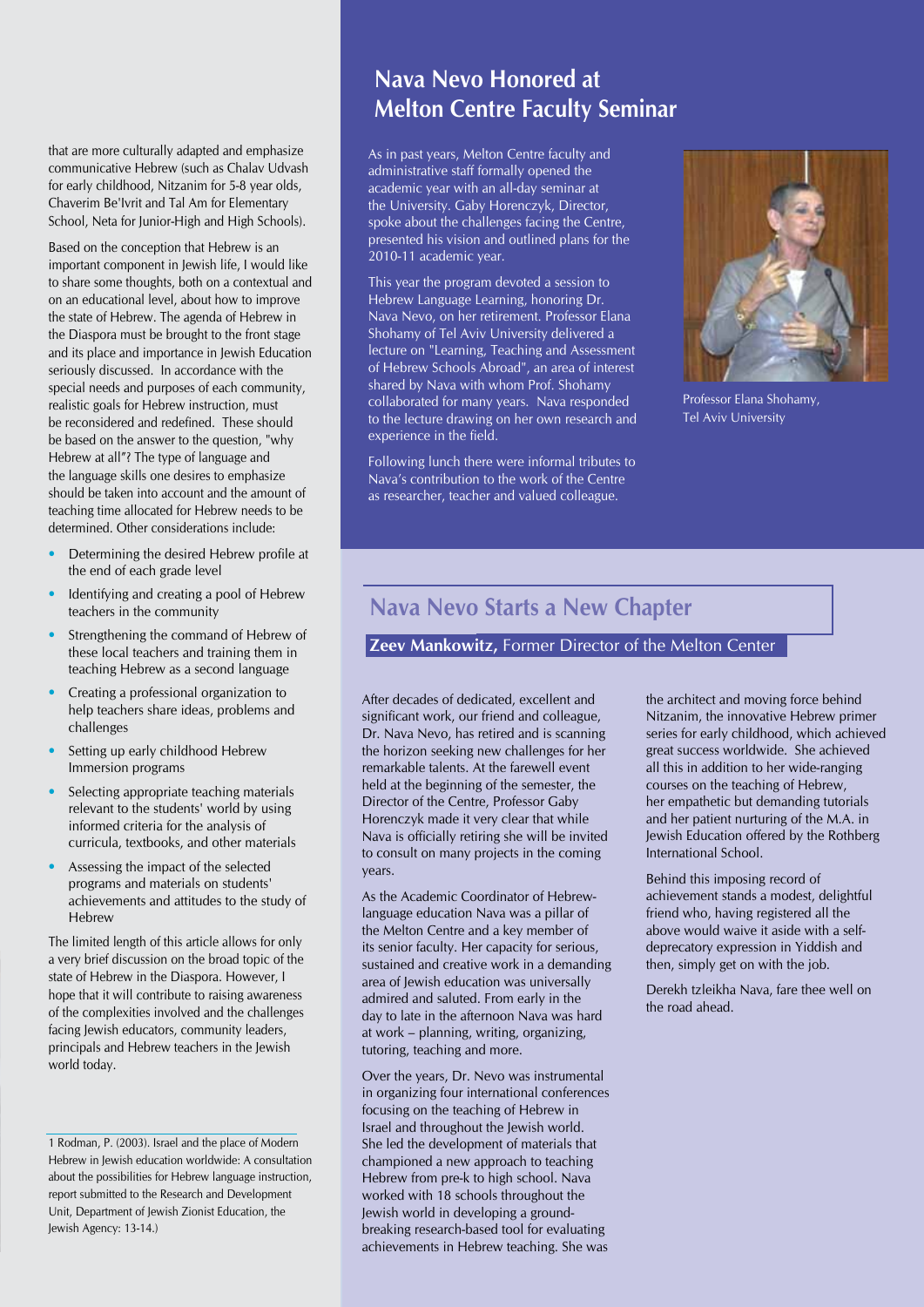# **Program for Enhancing Expertise in Jewish Education – Israel Education**



From right to left. Back: Ana Iosif, Brazil; Ilana Eilberg, Brazil; Joyce Szlak, Brazil; Alzira Ryngelblum, Brazil; Lara Levyon, Argentina; Front: Lydia Mrejen, Argentina; Ruth Mendelson, Argentina; Diana Jufe, Argentina; Stella Dinkova, Bulgaria; Sara Sugar, Hungary.

Participants in the Program for Enhancing Expertise in Israel Education attended a successful intensive seminar at the Centre during the summer. The seminar was the culmination of a year of courses and tutorials by distance learning. During the seminar they presented their personal projects in Israel education that they developed in the program.

#### **The Lead Jewish Educators Program**

Three talented Jewish educators from the US and Australia spent the 2009-10 academic year at the Melton Centre developing their professional expertise and deepening their academic backgrounds. Each participant designed an individualized program of study with a personal tutor to develop an innovative educational project for implementation in his/ her home community.

Below, two of the educators reflect on their year at the Melton Centre.

*It was a wonderful opportunity to immerse into Israeli life, accelerate my Hebrew and learn with international experts in the field of Jewish education. The connections I made with educators from around the world will allow me to continue to share ideas and experiences.* 

*It was a unique opportunity to research my project of art integration in Tanach curricula on both the theoretical and practical levels.* 

*We confronted challenges facing Israeli society and the Jewish world today, in an open and supportive framework. I especially loved living in Jerusalem and following the rhythm of Jewish life as we celebrated every Shabbat and each holiday Israeli style.*

Amanda Castelan–Starr Melbourne, Australia

*The Melton Centre provided me with a wonderful opportunity to explore and expound upon my own personal interests in Jewish education and to further my connection with Israel. I am particularly grateful for having had the opportunity to work with an advisor in producing a project that will surely serve as a basis for work and research in the years to come. I made friends with professors and students in the Centre and look forward to staying in touch with them in the coming years. Overall, the program was incredibly enriching, as was the opportunity to spend time in Israel at the Hebrew University.* 

David Almog New York, USA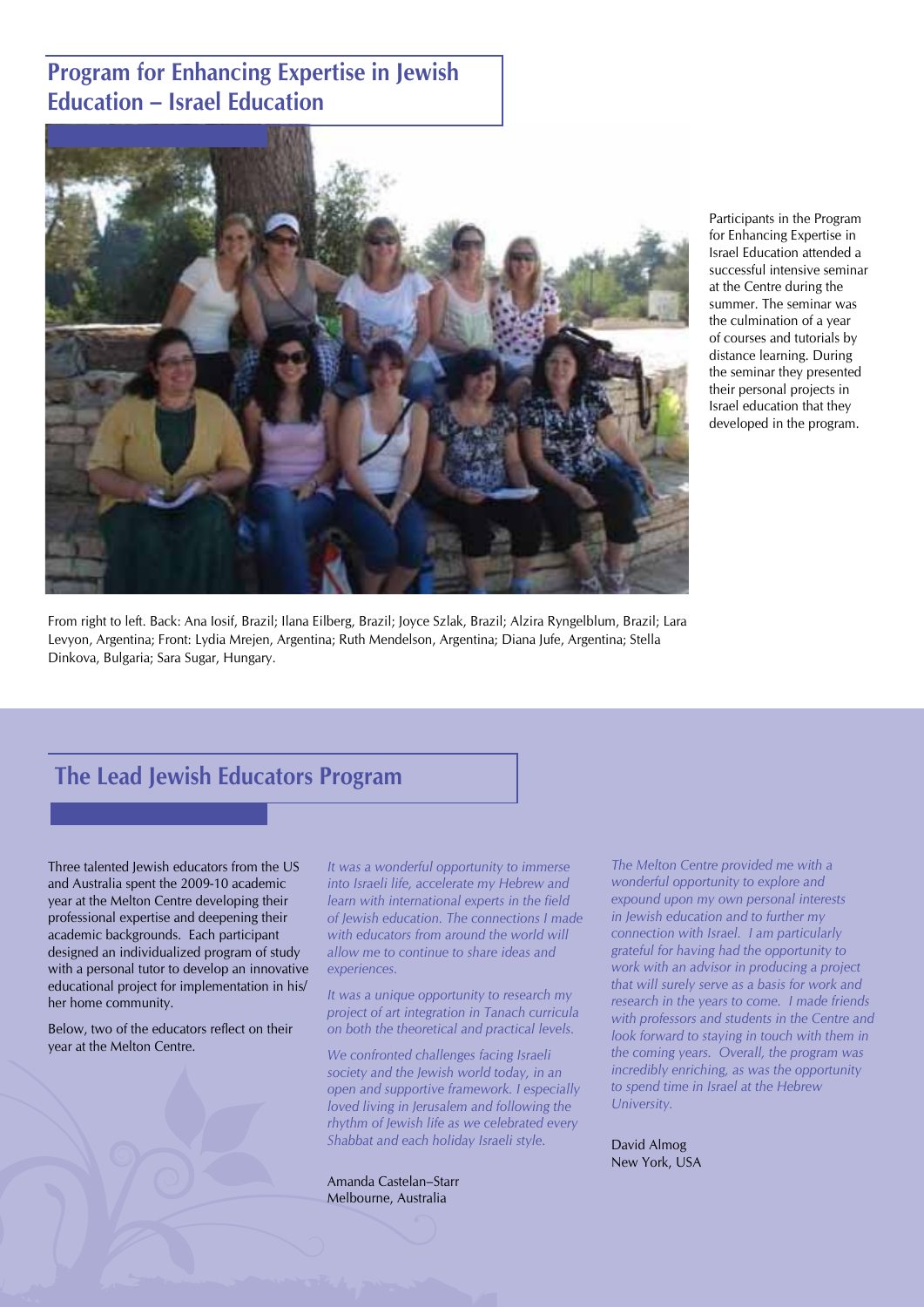**Interactive Museum for the Teaching of Jewish History in Memory of Jaime Pollak Ganz to Open in Santiago, Chile**

The Melton Centre has been invited by the Jewish community of Santiago and the Pollak family to help establish a dynamic hands-on learning institution in memory of Jaime Pollak, an ardent Zionist and active member of the community. Housed in the new Jewish Community Cultural Center, the museum will serve as an interactive educational resource for the teaching of Jewish history.

The museum's goal is to trigger debate by presenting various points of view on different periods of Jewish history while showing their relevance to contemporary Jewish identity. Exhibits and activities are aimed at a diverse audience, both Jewish and non-Jewish, of all ages.

Project Director Marcelo Dorfsman is working with a team of educators, architects, designers, artists, writers and multi-media specialists to create this exciting new space. Professor Israel Bartal of the Hebrew University of

Jerusalem will serve as head of the steering committee for the project.

The Interactive Museum for the Teaching of Jewish History will dedicate an entrance wall to the history of the Jewish community in Chile, and devote permanent space to the Holocaust. The opening exhibit, Pathways, will portray four periods of Jewish history (Antiquity, Second Temple History, The Middle Ages and The Establishment of the State of Israel) using advanced technologies to present major texts, events and personalities.

Specially prepared educational materials will accompany each exhibit, community involvement will be encouraged by having local educators and youth act as guides and facilitators.

Professor Gaby Horenczyk, Director of the Melton Centre's, presented the Melton Centre vision for the project, which was received with enthusiasm during his recent visit to Santiago.





Simulations of rooms in the Museum

#### **Israel Education Initiatives and Updates**

Melton Centre initiatives and projects frequently evolve as responses to the growing needs of Jewish education and Jewish communities world-wide. Most recently, the search for models and approaches in Israel Education has lead to an innovative multidisciplinary project, which includes research, training, implementation and the development of academic courses.

The Centre's research program for Israel Education focused on a survey of over 300 North American Jewish Day Schools on behalf of the AVI CHAI Foundation. A research team, headed by Alex Pomson and Howie Deitcher, organized this study, and conducted in-depth qualitative research at 15 lead schools. The findings indicated a lack of clear educational purposes as well as poorly coordinated and fragmented practices in the field. A follow-up grant from the AVI CHAI Foundation has recently expanded this research to explore the attitudes of highschool students to the place of Israel in their lives, in some of these schools.

A similar study funded by the Pratt Foundation in Australia is collecting data in Australian Day schools. Working with a local research assistant, Alex Pomson and Howie Deitcher are expanding their project during the 201011 academic year by conducting an extensive survey which will include interviews with students. The data they collect will help school leaders develop more coherent and better coordinated programs.

A series of reports and publications summarizing and analyzing the findings from the Centre's research projects in Israel Education are now available. A searchable database of curricula for teaching about Israel was created on behalf of the iCenter, thanks to funding from the Jim Joseph and Schusterman Family Foundations. A series of unpublished reports can also be found on the Melton Centre website. Journal articles have been published in The Journal for Jewish Education and in Contemporary Jewry. A Chapter by Alick Isaacs on the purposes of Israel education will appear in the soon to be published International Handbook of Jewish Education.

In addition to the work of the faculty, Melton Centre Masters and Doctoral students are also examining various topics related to Israel education. One such example is Daniel Rose's recently submitted dissertation on the impact of role-models on the decision to make aliya, under the supervision of Gaby Horenczyk and Alex Pomson.

The Centre's theoretical and research studies in the field inform, and are informed by, its educational activity, primarily in the areas of teacher-training and course development. During the 2009-10 academic year a group of eleven educators from Latin America participated in a year long training program. Its goal was to develop a cadre of educational leaders committed to fostering dialogue between educators in Israel and in Jewish communities around the globe, and to study issues related to the place of and approach to "Israel" and "Diaspora" in Jewish education. The program included an Orientation Seminar; Academic Courses through Distance Learning; weekly Tutorials with Melton Centre faculty to plan and develop individual educational projects; and an intensive three week Summer Seminar in Jerusalem. A second group of educators is planned for this year. A further group of informal Jewish educators from Canada will be starting a similar program in 2011, with the support of the Pincus Fund and other agencies in Canada.

Based on successful experiences with new technologies in Distance Learning, the Centre has commissioned faculty members Alick Isaacs and Marc Silverman to develop new web-based courses in Israel Education.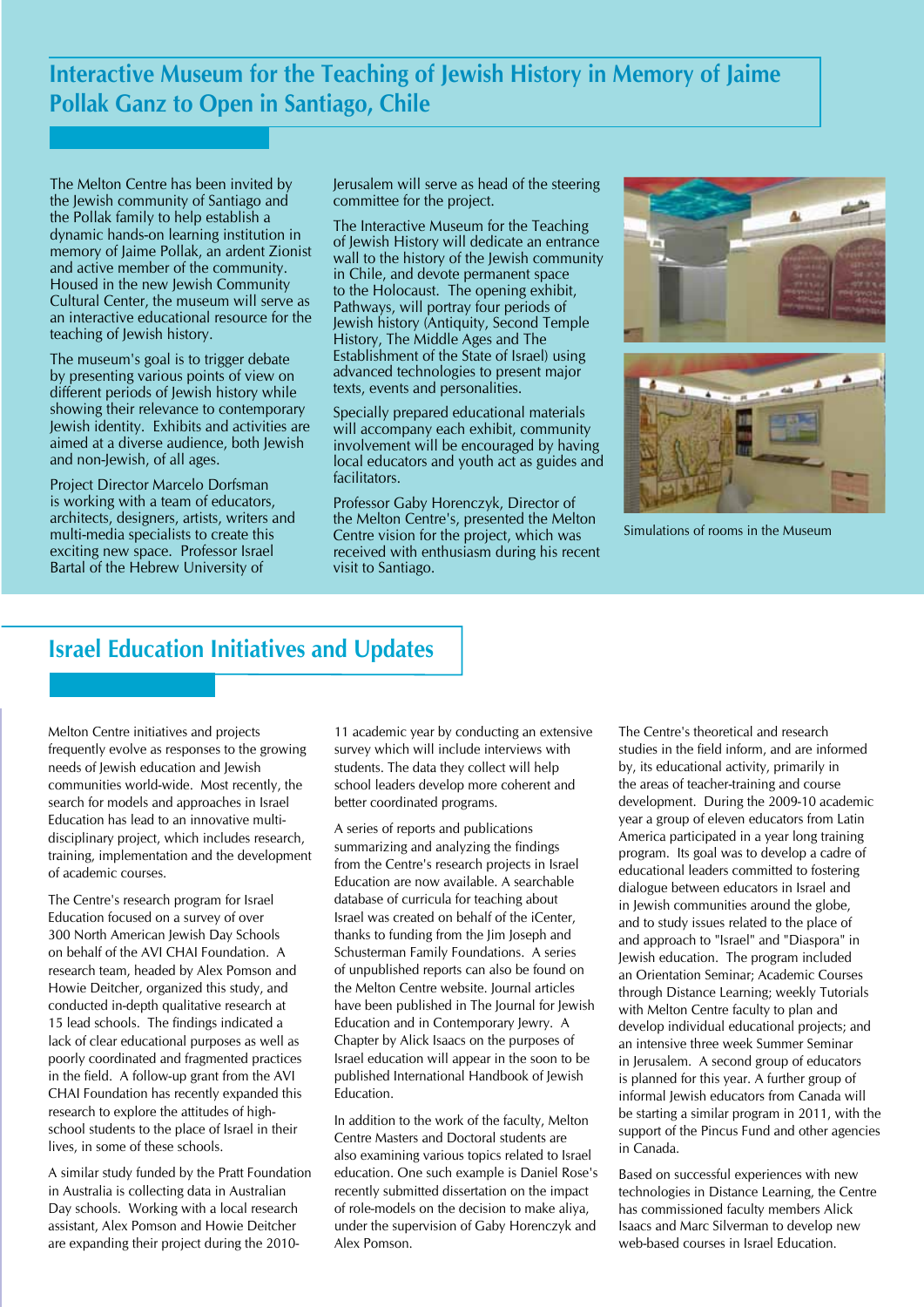#### **The Former Soviet Union Principals Project**

The Principals' Project for the Former Soviet Union and Baltic States was initiated by the Ministry for Public Diplomacy and Diaspora Affairs, the ORT Network for Jewish Schools in the FSU, and the Ohr Avner and Shema Yisrael Networks in cooperation with the Heftziba staff at the Ministry of Education.

The goals of the program are to advance knowledge of Judaism, develop managerial skills and to strengthen ties with Israel. The key organizations in the FSU cooperate in the development of the program, including selecting the participants and supporting them during the program and after its conclusion. The program opens with a seminar at The Hebrew University followed by a four month distance learning program in the FSU and culminates in a two-week study program in Israel. Each participant, guided by a mentor, formulates an individual project promoting Jewish education and applying theoretical material learned in the program. The immediate result is the initiation and realization of 26 new educational projects in just one year.

The present group of 26 principals and viceprincipals began their program in August 2010. The opening event took place at The Hebrew University of Jerusalem's Beit Maiersdorf. Minister for Public Diplomacy

and Diaspora Affairs, Yuli Edelstein, and Professor Sarah Stroumsa, Rector of the University addressed the participants, as did representatives of key educational organizations involved in the project. The following day Minister of Immigrant Absorption, Sofa Landver and Chairperson of the Knesset Absorption Committee, Lia Shemtov met with the principals.



*Participants (left to right): Arie Haskin, Program Director; Prof. Marc Hirshman, Chairman Academic Committee; Prof. Sarah Stroumsa, Rector Hebrew Univ.; Yuli Edelstein, Minister for Public Diplomacy and Diaspora Affairs; Robert Singer, World ORT Director General and CEO; Yohanan Ben Yaakov, Head of the Heftziba Program-Ministry of Education; Rabbi Chaim Friedman ,Director of Ohr Avner Network; Shimon Har Shalom, Shema Yisrael Network.*

## **Recent Doctoral Graduates and their PhD Theses**

#### **Bilha Admanit Her Family, His Family**

Advisor: Gabriel Horenczyk

The study examined the attitudes of religious adolescents towards the status of women in the family in three areas: equality in daily functioning, combining motherhood with a career, women's participation in religious activities.

The study found that religious girls express more egalitarian views than boys do concerning the woman's role in family life. This was even found to be true of girls who see themselves as at the "very religious" end of the spectrum. An additional finding was the way in which the subjects of the research set priorities among the issues confronting Jewish women. The most important issue for them was combining motherhood with a career, followed by equality within the family unit; the least valued issue was participation in religious ritual activity.

#### **Eitan Eliram**

#### **A Study of Media Rituals and e-Rituals**

Eitan Eliram

Advisors: Zvi Bekerman from the Melton Centre and Esther Shely-Newman from the Communications Department

The study focuses on "cross-border rituals" used in Internet video conferencing and social networks linking groups throughout the world. It examines the impact of video teleconferencing on educational rituals related to Jewish peoplehood, and brings together issues from the fields of education, communication theory and the anthropological study of ritual in its ethnographic and conceptual dimensions.

One example from the study is a Tu B'Shvat Seder where schools in Israel and abroad participate in an e-ritual focused on expressing and reinforcing the idea of Jewish peoplehood. The aim of the educators was to mobilize technology to underscore commonalities connecting Jews around the world, while emphasizing the centrality of contemporary Israel to Jewish values and a way of life. While to some extent, the ritual was successful, it also highlighted lines of division.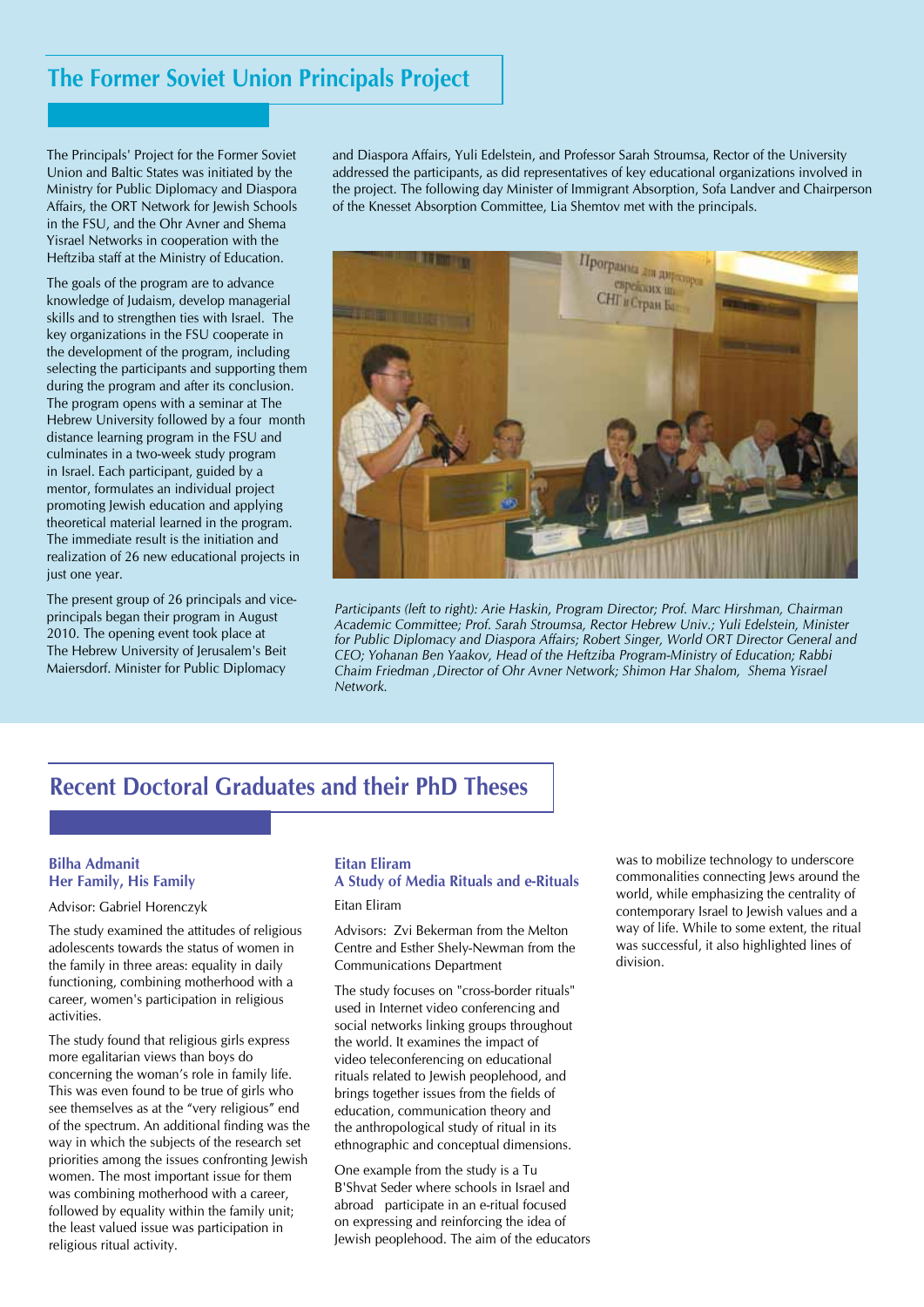## **Reviews of Recent Publications**

During the past academic year three members of the Melton Centre faculty published books relating to Jewish education. Here are brief descriptions of the books and a selection of reviewers' comments.



#### **Marc Hirshman, The Stabilization of Rabbinic Culture 100 C.E.-350 C.E.: Texts on Education and Their Late Antique Context** Oxford University Press, 2009

Prof. Hirshman's book is an inquiry as to how a small group of, at most, a couple of thousand named scholars and rabbis of the first five centuries of the common era, in Roman Palestine and Sassanid Persia, was able to secure and sustain a thriving national and educational culture. The book, through a close reading of extended discussions on learning in rabbinic literature, discovers new insights into the Sages' views on education.

In a pre-publication review, Professor Jon D. Levenson of Harvard Divinity School wrote:

*"…The Stabilization of Rabbinic Culture 100 C.E. -350 C.E.* explores this fascinating but underappreciated cultural and religious movement in a way that both scholars and laypersons can enjoy. For Jews today, discussions of Jewish education in rabbinic times and its connections to Greco-Roman culture are especially valuable."



**Eilon Schwartz**, *At Home in the World: Human Nature, Ecological Thought and Education after Darwin* State University of New York Press (SUNY Press), 2009

The book traces the history of Darwinism,

examining attempts to apply

Darwin's theories to educational philosophy in the nineteenth and twentieth centuries. It analyzes recent trends since the reemergence of Darwinism toward the end of the twentieth century. Through the thought of Peter Kropotkin, John Dewey and Mary Midgley, he argues for a compelling educational philosophy rooted in our best scientific understanding of human nature.

Isis Brook of the University of Central Lancashire wrote of the book:"Eilon Schwartz's book makes a worthwhile contribution to a rising body of literature that helps to strip Darwin of the unhelpful interpretations under which his work was maligned. What Schwartz succeeds in doing, with admirable brevity, is to unpack the way Darwin's early interpreters were responsible for creating many of the obstacles that stand in the way of a proper appreciation of what Darwin had to say about human nature and culture; and to show what a properly Darwinian approach could offer."



**Morey Schwartz**, *Where's My Miracle? Exploring Jewish Traditions for Dealing with Tragedy* Green Publishing House, 2010

Morey Schwartz offers a fresh, thoughtprovoking approach to the eternal mystery of the miracle, based on the multiple texts found in Jewish tradition as well as lessons learned from experience. Having made Aliyah in 2000, just weeks before the onset of the Al Aksa Intifada, the author took note of the reactions of survivors and spiritual leaders throughout the years of violence and was struck with the pat, simplistic, and often notwell-thought-out reactions and explanations offered by Israeli spiritual leaders to give meaning and purpose to the violence. The author attempts a refreshing theological approach to this question that has helped individuals in working through difficult philosophical questions and issues in their own lives. The book examines the way the sages dealt with the suffering of the innocent, providing the reader with a selection of

rabbinic texts presenting multiple Jewish approaches to some very difficult questions.

Daniel Gordis of the Shalem Center wrote of the book:

"Morey Schwartz brings the experience of a congregational rabbi, the angst of an Israeli living through one of Israel's darker periods and the pathos of a deeply compassionate human-being to bear, as he guides and comforts his reader exploring one of life's most difficult questions. Unlike many such books, Schwartz does not tell us what to think or believe. "Where's My Miracle?" presents Judaism's often-conflicting answers to the problem of evil, with texts and counter-texts, urging the reader to think for himself or herself, appreciating Jewish tradition not for its simplicity, but for its complexity and profound humanity."

# **Visit of Hebrew Union College Board of Governors**

The Melton Centre recently hosted the Israel Committee of the Board of Governors of Hebrew Union College. Together with HUC President, Rabbi Professor David Elllenson, the committee met with Professor Menahem Ben-Sasson, President of The Hebrew University, who emphasized the importance of confronting issues of pluralism in Jerusalem, and the crucial role played by the joint initiatives between the Melton Centre and the College. Students currently studying in the Advanced Program in Pluralistic Jewish Education, which includes an MA at the Melton Centre, shared their experiences and described how their studies contribute to both their professional and personal development.



*Rabbi Prof. David Ellenson, Prof. Menahem Ben-Sasson, Prof. Gabriel Horenczyk*